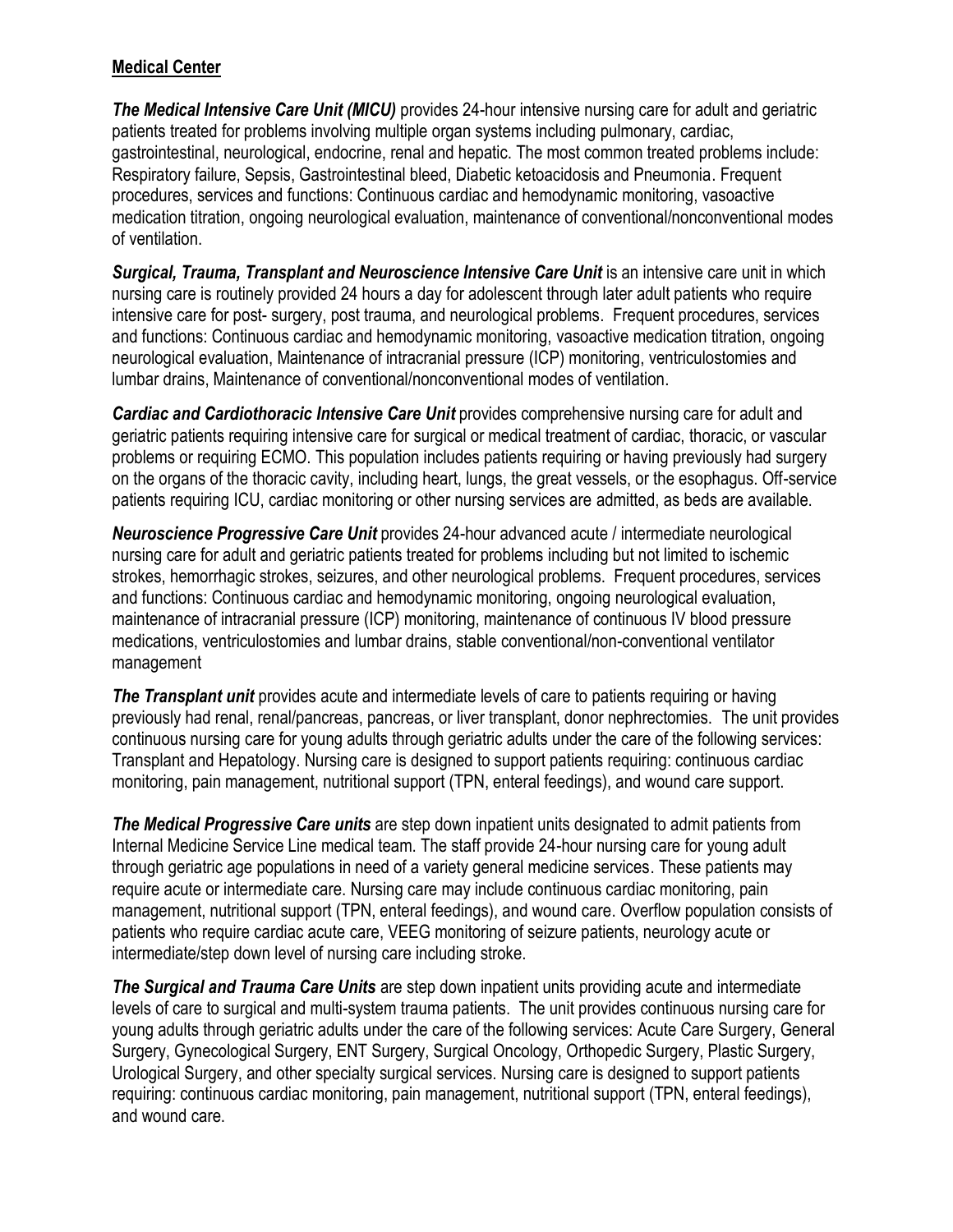*The Cardiac Progressive Care Unit* provides nursing care for adult and geriatric patients requiring intermediate, acute or observational care for a condition which are usually cardiac in nature. Off service patients, intermediate/acute or observation patients, requiring cardiac monitoring or other nursing services may be admitted, as beds are available.

*The Oncology unit* is a step-down inpatient unit providing acute and intermediate levels of care to oncology patients. The unit provides continuous nursing care for young adults through geriatric adults under the care of the following services: Medical Hematology/Oncology, Surgical Oncology, Gynecology Oncology, Radiation Oncology, and Palliative Care. Nursing care is designed to support patients requiring: chemotherapy, radiation therapy, blood and marrow transplant and immune effector cell therapy, continuous cardiac monitoring, pain management, nutritional support (TPN, enteral feedings), and wound care.

*The Observation unit* is designated to accommodate outpatient observation or extended care. The staff provide 24-hour nursing care for young adult through geriatric age populations in need of a variety of general medicine, surgical services, or post procedure observation prior to getting discharged.

### **Surgical Hospital**

*This Surgical Unit* is a 24-bed unit which provides comprehensive 24-hour nursing care for adult (≥ 18 years of age) and geriatric patients requiring intermediate or acute care for a condition, which is usually postsurgical or post-procedure in nature. Nursing care focuses in the frequently performed procedure such as: ENT Procedures, Minimally Invasive Surgical Procedures, Post Interventional Radiology Procedures, Robotic procedures, Urological procedures, Urogynecological procedures, Laparoscopic or Vaginal Hysterectomy, Bariatric Procedures, Breast Reconstruction and Mastectomy, Cosmetic Plastic Surgery and Laparoscopic Cholecystectomy, and Colectomy.

#### **East Campus**

*Our Rehabilitation Units* include a 37 bed unit and a 24 bed unit located at East Campus Hospital, and serves patients requiring comprehensive acute care rehabilitation. These units are certified by the Commission on Accreditation of Rehabilitation Facilities (CARF). One of the units is licensed to care for pediatric patients, ages 14 - 20 years old, per California Children Services (CCS) standards. These units play a vital role in supporting the PossAbilities program, which is a FREE community outreach program developed by Loma Linda University Health- East Campus Hospital (LLUHEC).

*Unit 1200 is a 34-bed* unit, admits adult patients requiring acute and intermediate post-operative care for surgical, orthopedic, and neurosurgical procedures. Care is provided by a multidisciplinary healthcare team that is led by designated service Medical Directors, Patient Care Managers, Patient Care Director, and an Executive Director for Patient Care Services. A variety of diagnostic and therapeutic modalities are utilized to facilitate quality comprehensive and cost-effective whole person care.

*Unit 1300 is a 31-bed* unit, admits adult medicine patients requiring acute and intermediate care. Care is provided by a multidisciplinary healthcare team that is led by a designated service Medical Directors, Patient Care Manager, Patient Care Director, and an Executive Director. A variety of diagnostic and therapeutic modalities are utilized to facilitate quality comprehensive and cost-effective whole person care.

*The Medical Intensive Care Unit* is an 8 bed level II intensive care unit, admits adult patients that are critically ill and in need of active, intensive treatment. A variety of diagnostic and therapeutic modalities are utilized to facilitate quality comprehensive and cost-effective whole person care.

**The Advanced Urgent Care (AUC)** is a 11 bed out-patient clinic located at East Campus Hospital, provides initial evaluation and treatment of non-life-threatening conditions as well as episodic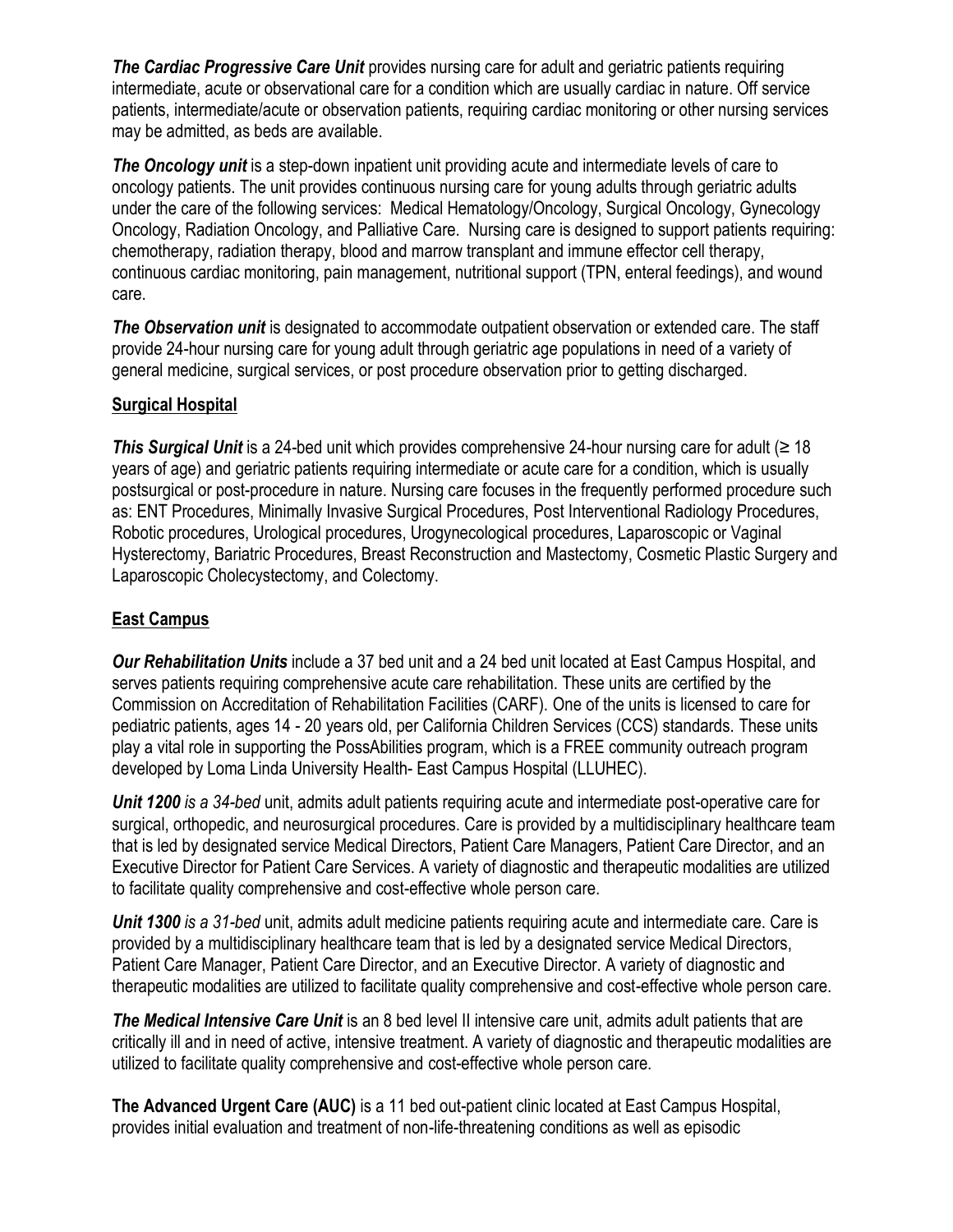illnesses for pediatric through later adult populations. Care is provided by a multidisciplinary healthcare team that is led by a Medical Director, Patient Care Director, and an Assistant Vice President. A variety of diagnostic and therapeutic modalities are utilized to facilitate quality comprehensive and cost-effective whole person care.

### **Operating Room**

*The Perioperative Services* of Loma Linda University Health consist of a conglomerate of OR sites, paranesthesia units and procedural areas within the system. Together the number of operating rooms exceed 40 and continue to grow to provide nursing care to over 29,000 patients of all ages. Perioperative nurses provide care in these areas utilizing the nursing process to ensure patient safety, continuity and quality of care prior to, during and after surgical and invasive procedures. The Medical Center and Children's hospital serve as level one trauma hospitals. The Medical Center and Children's Hospital Operating Room, located in the main campus, serves our largest volume of patients undergoing elective, transplant, trauma, and emergency surgery. Our off-campus locations include the Surgical Hospital which offers specialized robotic surgery, East Campus focuses on orthopedic and spine surgery, Outpatient Surgery Center and Highland Springs Surgery Center provides ambulatory surgery.

## **Adult Emergency Department**

The *Loma Linda University Medical Center (LLUMC) Emergency Department (ED)* provides agespecific and developmentally appropriate quality healthcare to patients of all ages who present to the Emergency Department in a tertiary care facility with level one trauma designation for pediatric and adult populations, a comprehensive stroke center as well as a STEMI center. LLUMC ED sees approximately 85,000 patients per year including many with complex and rare medical conditions. The multidisciplinary healthcare team is highly trained in emergency services and disaster preparedness as appropriate to their position. Operations and quality care is led by the Department Chair, Medical Director, and Executive Director for Emergency Services. LLUMC is an academic Medical Center, therefore residents (Physicians receiving advanced training) may also be involved in patient care, under the supervision of highly qualified "Attending Physicians."

# **BMC**

*The Loma Linda University Behavioral Medicine Center (BMC)* is an 89-bed hospital that specializes in acute psychiatric services for children, adolescent, adults, geriatric, and substance use recovery. Outpatient programs, including Partial Hospitalization (PHP) and Intensive Outpatient (IOP), are also provided for psychiatric and substance use recovery. The BMC is a private, non-profit, stand-alone acute care facility operated by Loma Linda University Health. It recognizes the paramount importance of an integrated multidisciplinary approach to the provision of high quality patient care

### **Murrieta**

*The Emergency Department (ED)* provides medical and nursing care to neonatal, pediatric, adolescent, adult, and geriatric patients who present to the Department. Customers of the Emergency Department include inpatient units, physicians, community emergency departments, law enforcement and pre-hospital care providers as well as patient families. Patients requiring emergency medical interventions present themselves to, or are brought by ambulance to the ED. The patient population served by this ED will include those patients with non-urgent, urgent and emergent conditions of all ages as identified by the Emergency Severity Index.